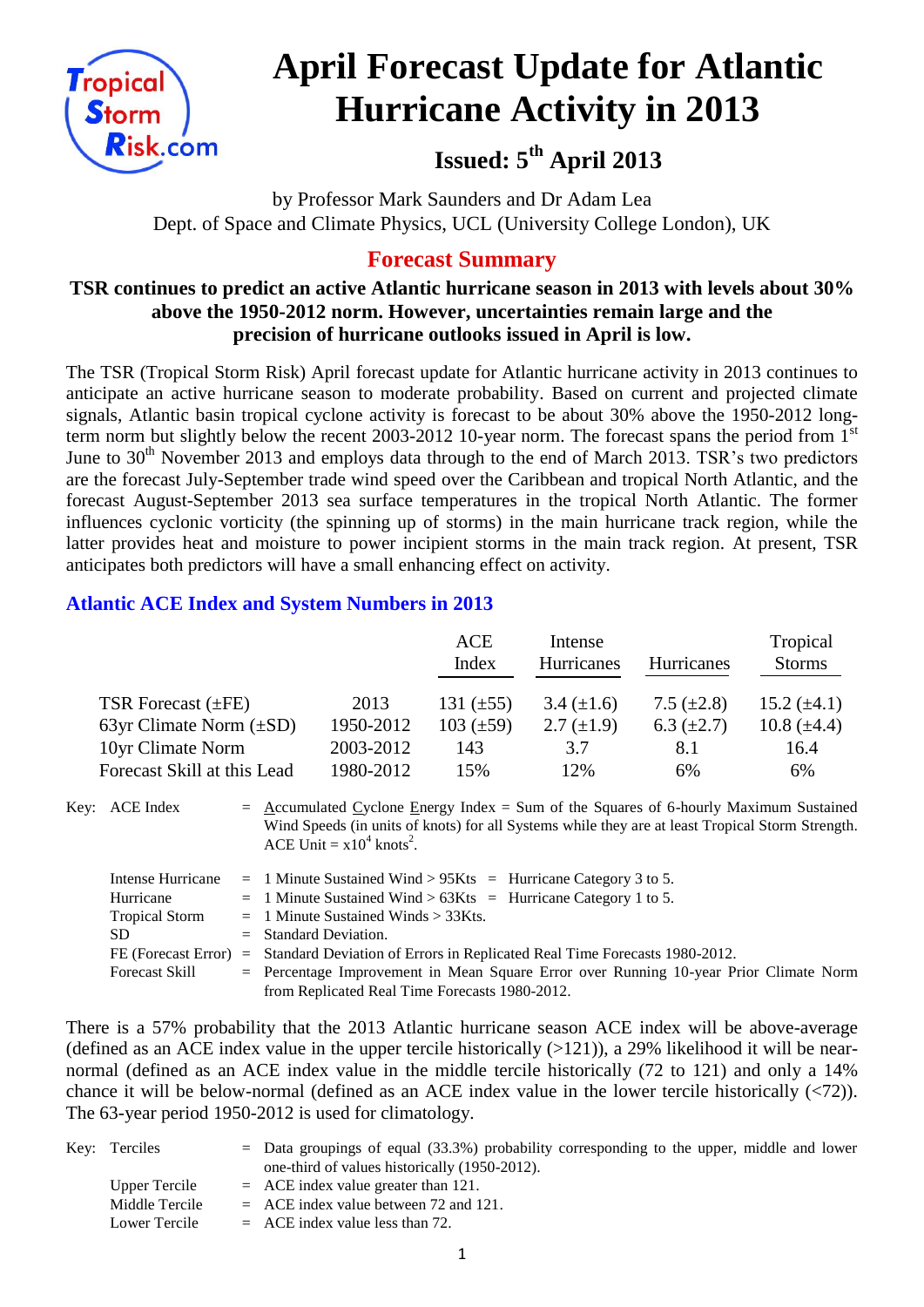# **ACE Index & Numbers Forming in the MDR, Caribbean Sea and Gulf of Mexico in 2013**

|                              |           | ACE<br>Index   | Intense<br>Hurricanes | <b>Hurricanes</b> | Tropical<br><b>Storms</b> |
|------------------------------|-----------|----------------|-----------------------|-------------------|---------------------------|
| TSR Forecast $(\pm FE)$      | 2013      | $106 (\pm 52)$ | $3.0 (\pm 1.5)$       | 5.6 $(\pm 2.4)$   | $9.9 \ (\pm 3.3)$         |
| 63yr Climate Norm $(\pm SD)$ | 1950-2012 | $81 (\pm 58)$  | 2.4 $(\pm 1.8)$       | 4.4 $(\pm 2.5)$   | 7.4 $(\pm 3.5)$           |
| Forecast Skill at this Lead  | 1980-2012 | 17%            | 18%                   | 16%               | 14%                       |

The Atlantic hurricane Main Development Region (MDR) is the region  $10^{\circ}N-20^{\circ}N$ ,  $20^{\circ}W-60^{\circ}W$  between the Cape Verde Islands and the Caribbean Lesser Antilles. A storm is defined as having formed within this region if it reached at least tropical depression status while in the area.

There is a 58% probability that the 2013 Atlantic hurricane season ACE index will be above-average (defined as an ACE index value in the upper tercile historically (>96)), a 30% likelihood it will be nearnormal (defined as an ACE index value in the middle tercile historically (44 to 96) and only a 12% chance it will be below-normal (defined as an ACE index value in the lower tercile historically (<44)). The 63-year period 1950-2012 is used for climatology.

#### **USA Landfalling ACE Index and Numbers in 2013**

|                              |           | ACE               |                   | Tropical        |
|------------------------------|-----------|-------------------|-------------------|-----------------|
|                              |           | Index             | Hurricanes        | <b>Storms</b>   |
| TSR Forecast $(\pm FE)$      | 2013      | $3.2 \ (\pm 2.1)$ | $1.9 \ (\pm 1.5)$ | 4.4 $(\pm 2.2)$ |
| 63yr Climate Norm $(\pm SD)$ | 1950-2012 | 2.4 $(\pm 2.2)$   | 1.4 $(\pm 1.3)$   | 3.1 $(\pm 2.0)$ |
| 10yr Climate Norm            | 2003-2012 | 2.9               | 1.7               | 3.9             |
| Forecast Skill at this Lead  | 1980-2012 | 6%                | 8%                | 7%              |

| Key: ACE Index                                         | $=$ Accumulated Cyclone Energy Index $=$ Sum of the Squares of hourly Maximum<br>Sustained Wind Speeds (in units of knots) for all Systems while they are at least<br>Tropical Storm Strength and over the USA Mainland (reduced by a factor of 6).<br>ACE Unit $= x10^4$ knots <sup>2</sup> . |
|--------------------------------------------------------|------------------------------------------------------------------------------------------------------------------------------------------------------------------------------------------------------------------------------------------------------------------------------------------------|
| <b>Landfall Strike Category</b><br><b>USA Mainland</b> | $=$ Maximum 1 Minute Sustained Wind of Storm Directly Striking Land.<br>$=$ Brownsville (Texas) to Maine                                                                                                                                                                                       |

USA landfalling intense hurricanes are not forecast since we have no skill at any lead.

There is a 63% probability that in 2013 the USA landfalling ACE index will be above average (defined as a USA ACE index value in the upper tercile historically (>2.54)), a 21% likelihood it will be near-normal (defined as a USA ACE index value in the middle tercile historically (1.15 to 2.54)) and only a 16% chance it will be below-normal (defined as a USA ACE index value in the lower tercile historically  $(\leq 1.15)$ ). The 63-year period 1950-2012 is used for climatology.

#### **Caribbean Lesser Antilles Landfalling Numbers in 2013**

|                              |           | ACE<br>Index      | Intense<br>Hurricanes | <b>Hurricanes</b> | Tropical<br><b>Storms</b> |
|------------------------------|-----------|-------------------|-----------------------|-------------------|---------------------------|
| TSR Forecast $(\pm FE)$      | 2013      | $1.8 (\pm 2.0)$   | $0.3~(\pm 0.4)$       | $0.6 (\pm 0.6)$   | $1.5 \ (\pm 1.0)$         |
| 63yr Climate Norm $(\pm SD)$ | 1950-2012 | $1.3 \ (\pm 2.0)$ | $0.2 \ (\pm 0.5)$     | $0.5~(\pm 0.7)$   | 1.1 $(\pm 1.0)$           |
| 10yr Climate Norm            | 2003-2012 | 1.0               | 0.1                   | 0.5               | 1.3                       |
| Forecast Skill at this Lead  | 1980-2012 | 1%                | $0\%$                 | 13%               | 0%                        |

Key:  $ACE Index = Accumulated Cyclone Energy Index = Sum of the Squares of hourly Maximum$ Sustained Wind Speeds (in units of knots) for all Systems while they are at least Tropical Storm Strength and over the USA Mainland (reduced by a factor of 6). ACE Unit =  $x10^4$  knots<sup>2</sup>.

Landfall Strike Category = Maximum 1 Minute Sustained Wind of Storm Directly Striking Land.

Lesser Antilles = Island Arc from Anguilla to Trinidad Inclusive.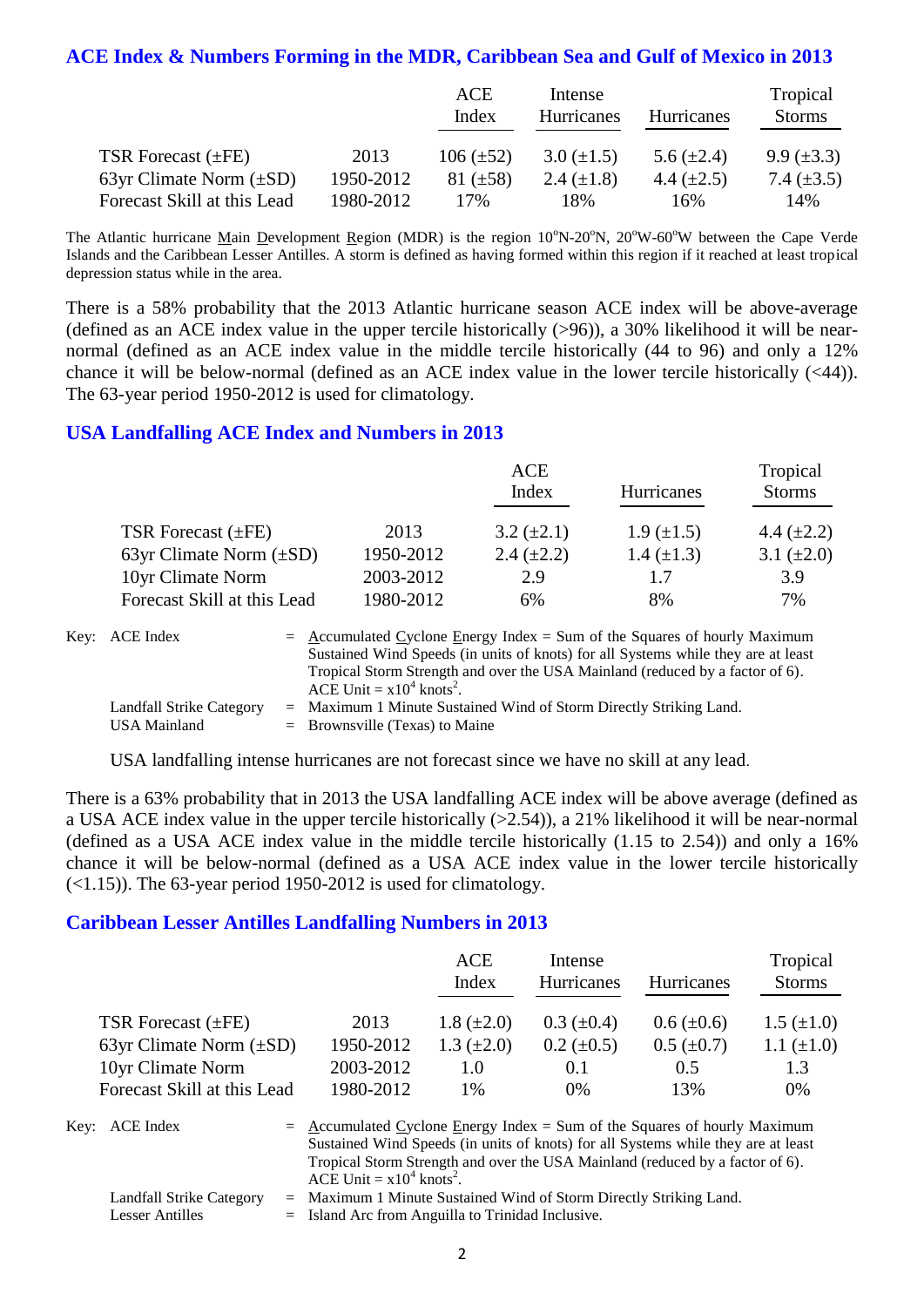#### **Key Predictors for 2013**

The key factors behind the TSR forecast for a moderately active hurricane season in 2013 are the anticipated small enhancing effects of the July-September forecast trade wind at 925mb height over the Caribbean Sea and tropical North Atlantic region  $(7.5^{\circ}N - 17.5^{\circ}N, 30^{\circ}W - 100^{\circ}W)$ , and of August-September forecast sea surface temperature for the Atlantic MDR ( $10^{\circ}N - 20^{\circ}N$ ,  $20^{\circ}W - 60^{\circ}W$ ). The current forecasts for these predictors are  $0.26 \pm 0.84$  ms<sup>-1</sup> (down from the December forecast value of  $0.36\pm0.82$  ms<sup>-1</sup>) weaker than normal (1980-2012 climatology) and  $0.15\pm0.28$ °C warmer than normal (1980-2012 climatology) (down from the December forecast value of  $0.27 \pm 0.28^{\circ}$ C warmer than normal). The July-September 2013 trade wind prediction is based on an expectation of neutral to weak La Niña ENSO conditions in August-September 2013 as forecast by an in-house multi-ensemble extension of the Knaff and Landsea (1997) ENSO-CLIPER model (Lloyd-Hughes et al, 2004). The forecast skills for these predictors at this lead are 23% and 29% respectively. However, it should be stressed there are large forecast uncertainties in both these predictors at this lead.

## **The Precision of Seasonal Hurricane Forecasts**

The figure below displays the seasonal forecast skill as a function of lead time for predicting the number of North Atlantic hurricanes. Skill is displayed for the most recent 10-year period 2003-2012 and is shown for three forecast centres: TSR, NOAA (National Oceanic and Atmospheric Administration) and CSU (Colorado State University). The TSR skills below differ from those on page 1 as the latter are computed for the 33-year period 1980-2012.

Forecast precision is assessed using the Mean Square Skill Score (MSSS) which is the percentage improvement in mean square error over a climatology forecast. Positive skill indicates that the model performs better than climatology, while a negative skill indicates that it performs worse than climatology. Two different climatologies are used: a fixed 50-year (1950-1999) climatology and a running prior 10 year climate norm.

It should be noted that NOAA does not issue seasonal hurricane outlooks before late May and that CSU stopped providing quantitative extended-range hurricane outlooks from the prior December in 2011. It is clear from the figure that there is little skill in forecasting the upcoming number of hurricanes from the previous December. Skill climbs slowly as the hurricane season approaches with moderate-to-good skill levels being achieved from early August.



Month of Forecast Issue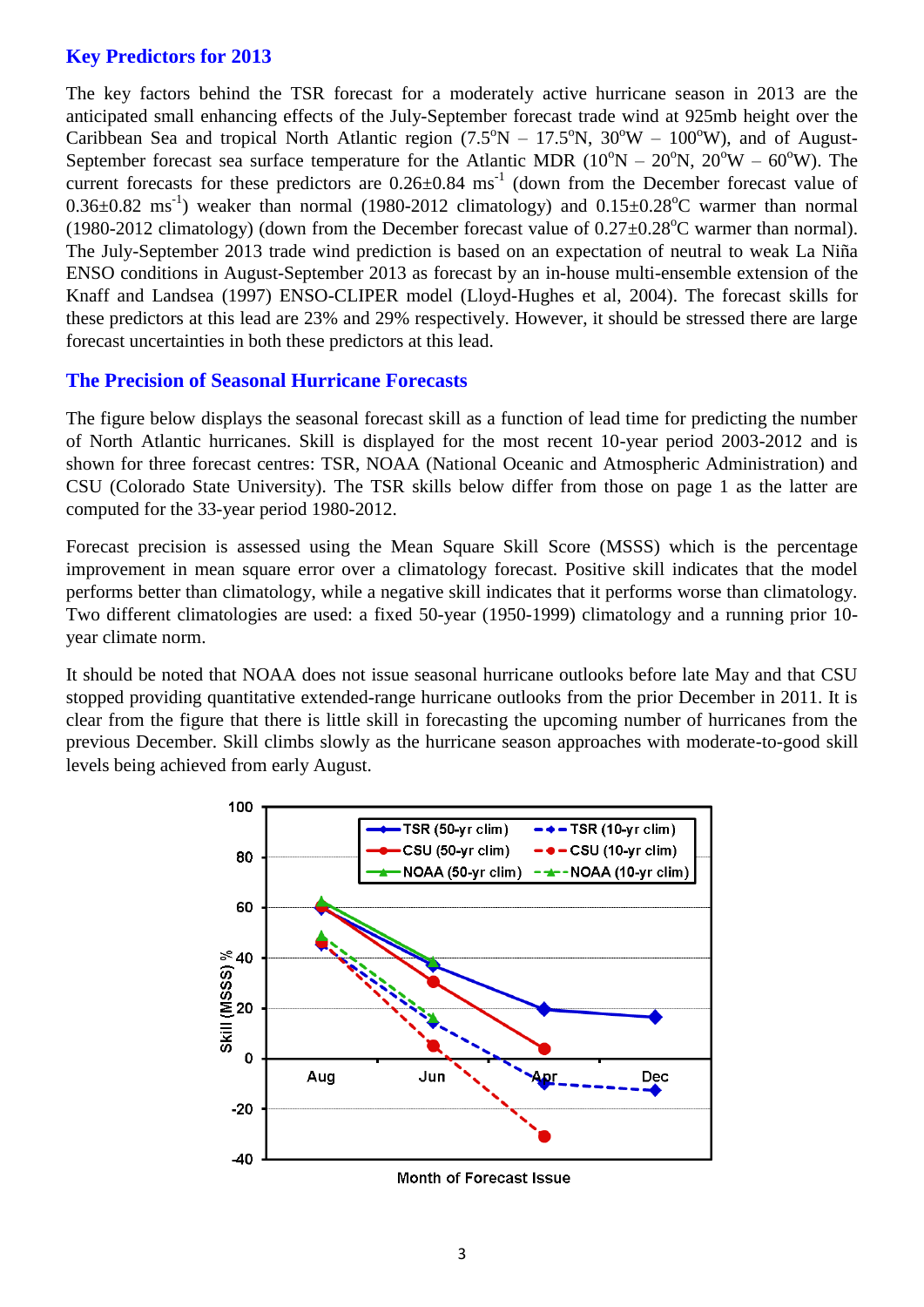In terms of recent seasonal forecast successes and failures, TSR correctly predicted the tercile (lower, middle, upper) of the North Atlantic hurricane seasons in 2004, 2005, 2008, 2010, 2011 and 2012 from the previous December. In contrast, the TSR extended range forecasts for the 2003, 2006, 2007 and 2009 hurricane seasons were less impressive.

#### **Further Information and Next Forecast**

Further information about TSR forecasts and verifications may be obtained from the TSR web site *http://www.tropicalstormrisk.com*. The next TSR forecast update for the 2013 Atlantic hurricane season will be a pre-season forecast issued on the  $24<sup>th</sup>$  May 2013.

## **References**

- Knaff, J. A. and C. W. Landsea, An El Niño-Southern Oscillation Climatology and Persistence (CLIPER) Forecasting Scheme, *Wea. Forecasting*, **12**, 633-652, 1997.
- [Lloyd-Hughes, B., M. A. Saunders and P. Rockett, A consolidated CLIPER model for improved](http://www.tropicalstormrisk.com/docs/Lloyd-Hughesetal2004.pdf)  [August-September ENSO prediction skill,](http://www.tropicalstormrisk.com/docs/Lloyd-Hughesetal2004.pdf) *Wea. Forecasting*, **19**, 1089-1105, 2004.

# **Appendix – Predictions from Previous Months**

#### **1. Atlantic ACE Index and System Numbers**

| <b>Atlantic ACE Index and System Numbers 2013</b> |            |                     |                                    |                 |                       |  |  |
|---------------------------------------------------|------------|---------------------|------------------------------------|-----------------|-----------------------|--|--|
|                                                   |            | <b>ACE</b><br>Index | Named<br>Tropical<br><b>Storms</b> | Hurricanes      | Intense<br>Hurricanes |  |  |
| Average Number $(\pm SD)$ (1950-2012)             |            | 103 $(\pm 59)$      | $10.8 (\pm 4.4)$                   | 6.3 $(\pm 2.7)$ | $2.7 \ (\pm 1.9)$     |  |  |
| Average Number (2003-2012)                        |            | 143                 | 16.4                               | 8.1             | 3.7                   |  |  |
| TSR Forecasts $(\pm SD)$                          | 5 Apr 2013 | 131 $(\pm 55)$      | $15.2 (\pm 4.1)$                   | 7.5 $(\pm 2.8)$ | 3.4 $(\pm 1.6)$       |  |  |
|                                                   | 5 Dec 2012 | 134 $(\pm 56)$      | $15.4 (\pm 4.3)$                   | 7.7 $(\pm 2.9)$ | 3.4 $(\pm 1.6)$       |  |  |

#### **2. MDR, Caribbean Sea and Gulf of Mexico ACE Index and Numbers**

| <b>MDR, Caribbean Sea and Gulf of Mexico ACE Index and Numbers 2013</b> |            |                     |                                    |                 |                       |  |  |  |
|-------------------------------------------------------------------------|------------|---------------------|------------------------------------|-----------------|-----------------------|--|--|--|
|                                                                         |            | <b>ACE</b><br>Index | Named<br>Tropical<br><b>Storms</b> | Hurricanes      | Intense<br>Hurricanes |  |  |  |
| Average Number $(\pm SD)$ (1950-2012)                                   |            | $81 (\pm 58)$       | 7.4 $(\pm 3.5)$                    | 4.4 $(\pm 2.5)$ | 2.4 $(\pm 1.8)$       |  |  |  |
| Average Number (2003-2012)                                              |            | 119                 | 11.1                               | 6.2             | 3.4                   |  |  |  |
| TSR Forecast $(\pm SD)$                                                 | 5 Apr 2013 | $106 (\pm 52)$      | $9.9 \ (\pm 3.3)$                  | 5.6 $(\pm 2.4)$ | 3.0 $(\pm 1.5)$       |  |  |  |

#### **3. US ACE Index and Landfalling Numbers**

| <b>US Landfalling Numbers 2013</b>    |            |                     |                                    |                   |  |  |  |
|---------------------------------------|------------|---------------------|------------------------------------|-------------------|--|--|--|
|                                       |            | <b>ACE</b><br>Index | Named<br>Tropical<br><b>Storms</b> | Hurricanes        |  |  |  |
| Average Number $(\pm SD)$ (1950-2012) |            | 2.4 $(\pm 2.2)$     | 3.1 $(\pm 2.0)$                    | $1.4 \ (\pm 1.3)$ |  |  |  |
| Average Number (2003-2012)            |            | 29                  | 3.9                                | 1.7               |  |  |  |
| TSR Forecasts $(\pm SD)$              | 5 Apr 2013 | 3.2 $(\pm 2.1)$     | 4.4 $(\pm 2.2)$                    | $1.9 \ (\pm 1.5)$ |  |  |  |
|                                       | 5 Dec 2012 | $3.2 (\pm 2.1)$     | 4.5 $(\pm 2.2)$                    | $2.0 \ (\pm 1.5)$ |  |  |  |